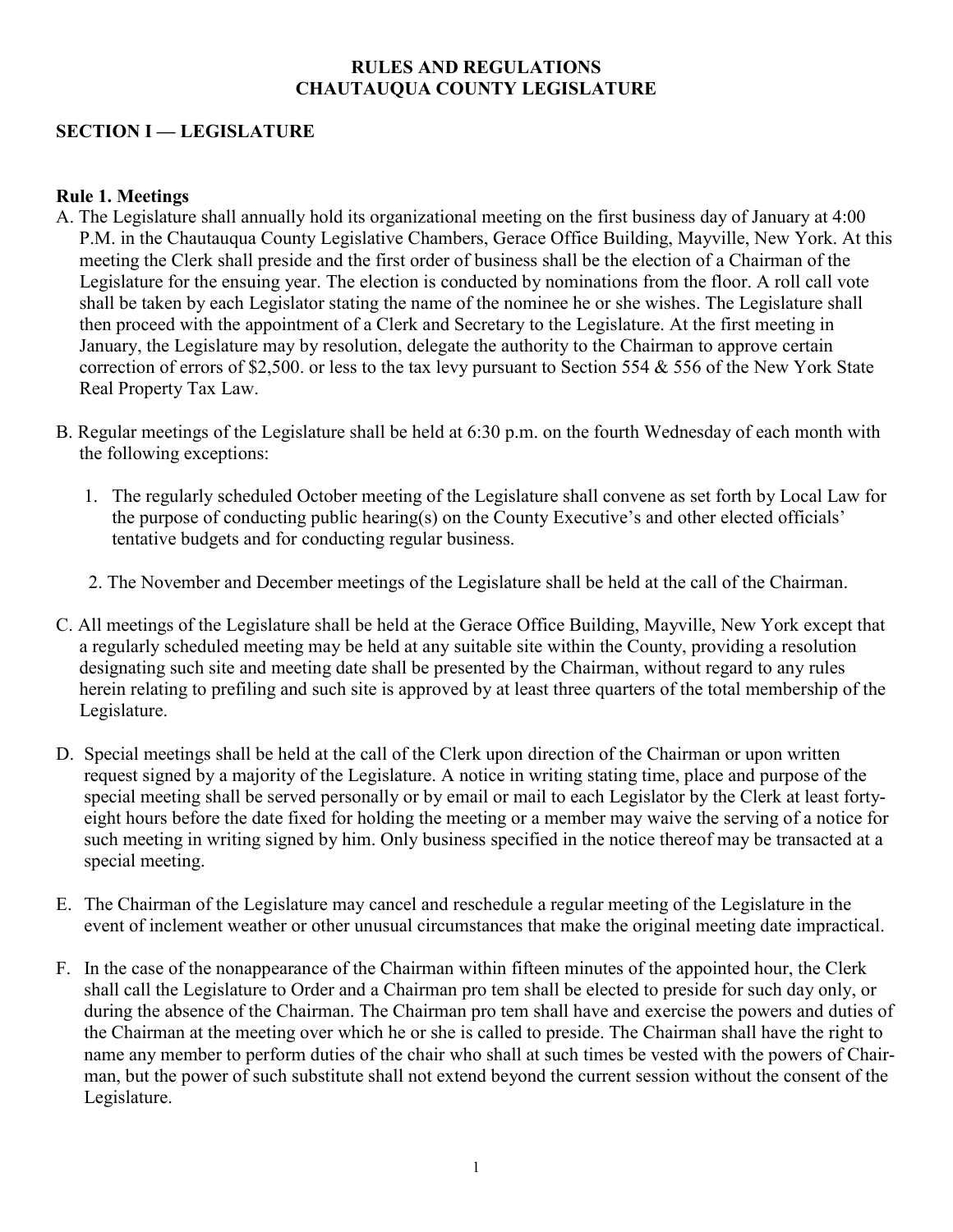- G. At any public hearing held by the Legislature and at any other meeting of the Legislature, when requested by the Chairman, the Sheriff of Chautauqua County shall delegate one of his or her uniformed deputies to the legislative meeting to act as a sergeant-at-arms.
- H. Minutes of all meetings of the Legislature shall contain verbatim of the business of the Legislature, together with a record of the decisions made by the Legislature and the time and place of the meeting. Copies of the minutes shall be filed with the Clerk of the Legislature and made available to the County Executive and the public within ten days after each meeting to the extent practicable. Audio recordings and video recordings shall be made of all Legislature meetings, with audio recordings and video recordings retained for no less than the time period specified by the applicable local government retention schedule of the New York State Archives. A failure to successfully make or retain audio or video recordings of a Legislature meeting, due to technological failure or otherwise, shall not invalidate action taken by the full Legislature.

# **Rule 2. Quorum**

A majority of the whole number of the Legislators shall constitute a quorum for the transaction of business, but a lesser number may adjourn.

# **Rule 3. Order of Business**

- A. The order of business at each session, except at such times that may be set apart for the consideration of special orders of the day, shall be as follows:
	- 1. Roll call
	- 2. Prayer
	- 3. Pledge of Allegiance
	- 4. Approval of Minutes
	- 5. Privilege of the floor for members of the public other than members of the Legislature (This privilege shall extend to any person appearing for himself in which case each individual appearing shall be limited to three minutes; and to persons representing any group in which case there shall be allowed only one spokesman for the group, who shall be limited to a maximum time of five minutes. Any person requesting this privilege shall be limited to subject matter relating to local laws, resolutions, and motions appearing on the agenda.)
	- 6. Petitions, Communications, and Commendations
	- 7. Local Laws, Resolutions, and Motions
	- 8. Announcements
	- 9. Privilege of the floor for members of the Legislature and the public to speak on any subject
- B. The privilege of the floor may be extended to any person out of the order of business set forth in Subsection A unless a Legislator objects in which case the floor shall be extended only upon a majority vote of the Legislature of the whole.
- C. The Chairman shall have the duty of calling such time limits, and the Chairman may determine, at his or her discretion, whether individuals are speaking for themselves or are representing groups. The Chairman shall maintain good order, and may require any speaker to cease speaking if remarks are made in bad taste or are slanderous or not germane to any action taken or contemplated by the Legislature. The time limits specified above shall be adhered to, except that the Chairman may allow any person speaking to complete a statement or thought started before such time expires, and a longer time may be allowed by the Chair with approval of a majority of the Legislature.
- D. Before the commencement of business at any meeting, the Clerk shall provide each Legislator, a listing of the communications received, the agenda for the day and other special business that may be brought to the attention of the Legislature. The Clerk shall also provide an appropriate number of copies for members of the press and public who may be present at the meeting. All correspondence or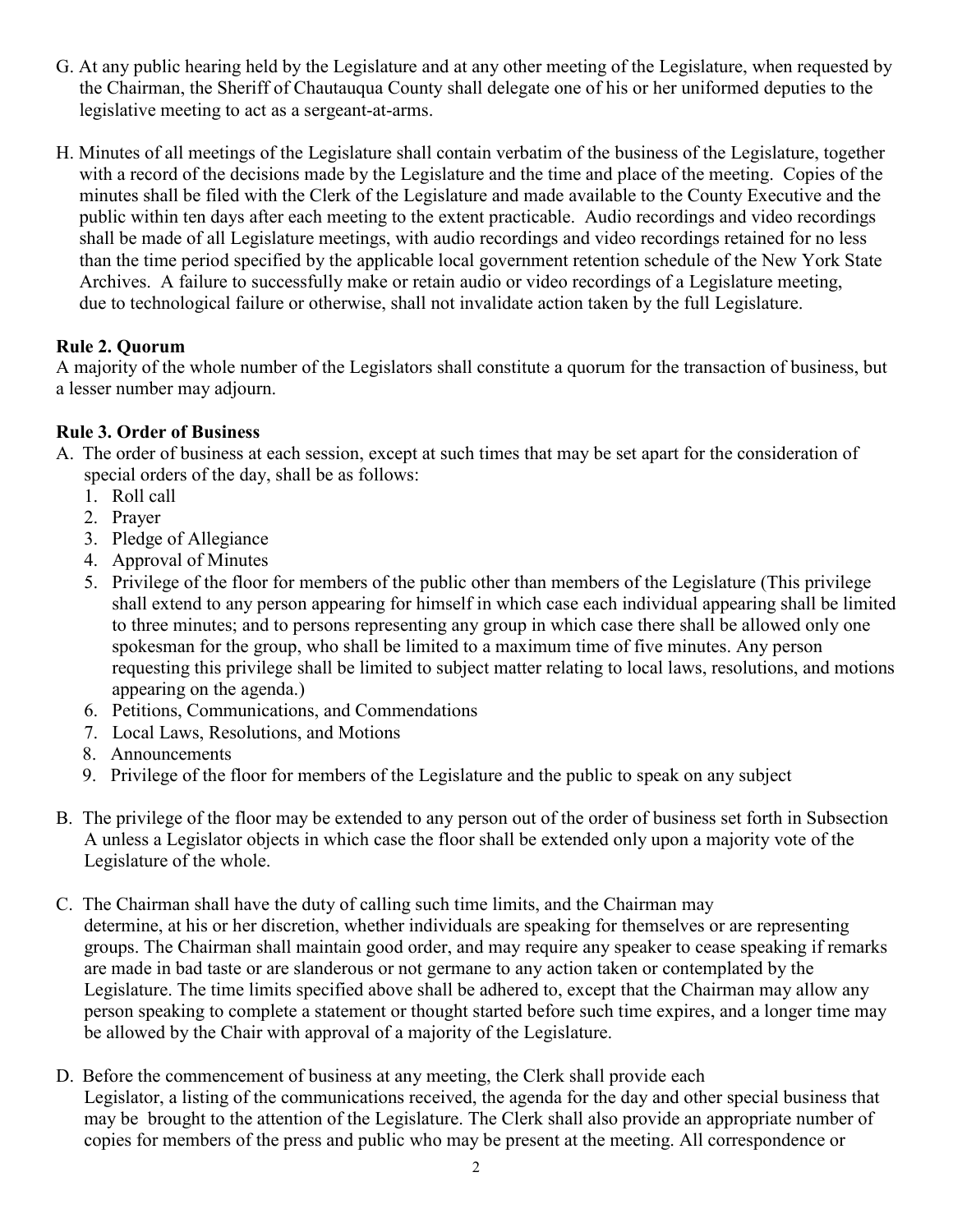communications for the meeting shall be made available or read by the Clerk, if requested. Before action upon any local law, motion, or resolution, the Clerk shall read the number assigned and the short title of the local law, motion, or resolution.

- E. Individual Legislators who wish to recognize certain individuals or organizations for outstanding achievements shall first contact the Clerk of the Legislature with a request for commendation, which identifies the individual(s), or organization(s) and describes the achievement. Subject to the confirmation and direction of the Chairman, the Clerk of the Legislature shall as soon as possible cause to be prepared a document appropriate for the commendation and bearing the signature of the Chairman of the Legislature and the sponsoring Legislator(s) for delivery to the recipient.
- F. Whenever appropriate and possible, the Chairman may change the order of business to accommodate appearances by county managers and employees.

# **Rule 4. Local Laws**

- A. A local law formalizes legislation of the most significant nature, usually actions that are required by law to be enacted by local law. The Municipal Home Rule Law governs local laws. Through Municipal Home Rule Law local officials now have a reliable grant of local legislative powers that may be exercised with confidence that local laws adopted within the scope of the home rule grant will be construed as though they were enacted by the State Legislature
- B. Local laws may be prefiled in the same manner as resolutions, but a local law can only be introduced by a member or committee of the County Legislature and must be on desks 7 calendar days (exclusive of Sundays) or emailed or mailed at least 10 days (exclusive of Sundays) before the County Legislature may debate and act on it. Exception: If there is a message of necessity for its immediate passage from the County Executive and a two-thirds vote for immediate passage by the legislative body, the local law can be debated and acted upon under emergency procedure, provided, however, that such local law must be passed by the affirmative vote of two-thirds of the total membership of the County Legislature.
- C. The County Executive holds a public hearing within 20 days after the local law has been presented to him or her and has a total of 30 days to approve or disapprove of the local law. If within the thirty days after a local law shall have been presented such officer shall neither approve it nor return it to the Clerk with objections; it shall be deemed to be adopted in the manner as if it was signed. At any time prior to such adoption or to the return of a local law by such officer, the County Legislature may recall the same and reconsider its action thereon. If the local law is not subject to referendum, final adoption occurs after the County Executive holds a public hearing and approves the local law and it is filed with the Secretary of State. If the local law is subject to referendum, mandatory or on petition, it is considered finally adopted when it receives the affirmative vote of a majority of the qualified voters, or if no petition is filed, within 45 days after approval by the County Executive. The correct local law number is based on the date of final adoption, and may differ from the introductory number.

## **Rule 5. Motions**

- A. A motion is an informal proposed action in writing dealing specifically with matters which are not legislative in character. All motions must contain factual information establishing the basis for their consideration by the Legislature and describing the implications of the Legislature's positive consideration.
- B. In motions the Legislature may express its opinion for the good of the County in the form of a statement of policy or "Sense of the Chautauqua County Legislature" and may proclaim the same as it may seem fitting and proper under the circumstances. Numbered motions shall be used by the Legislature for such expressions and for such other internal matters which shall not cause or otherwise direct an action to be taken by any other department or agency within County Government. In addition to the above requirements, the Clerk of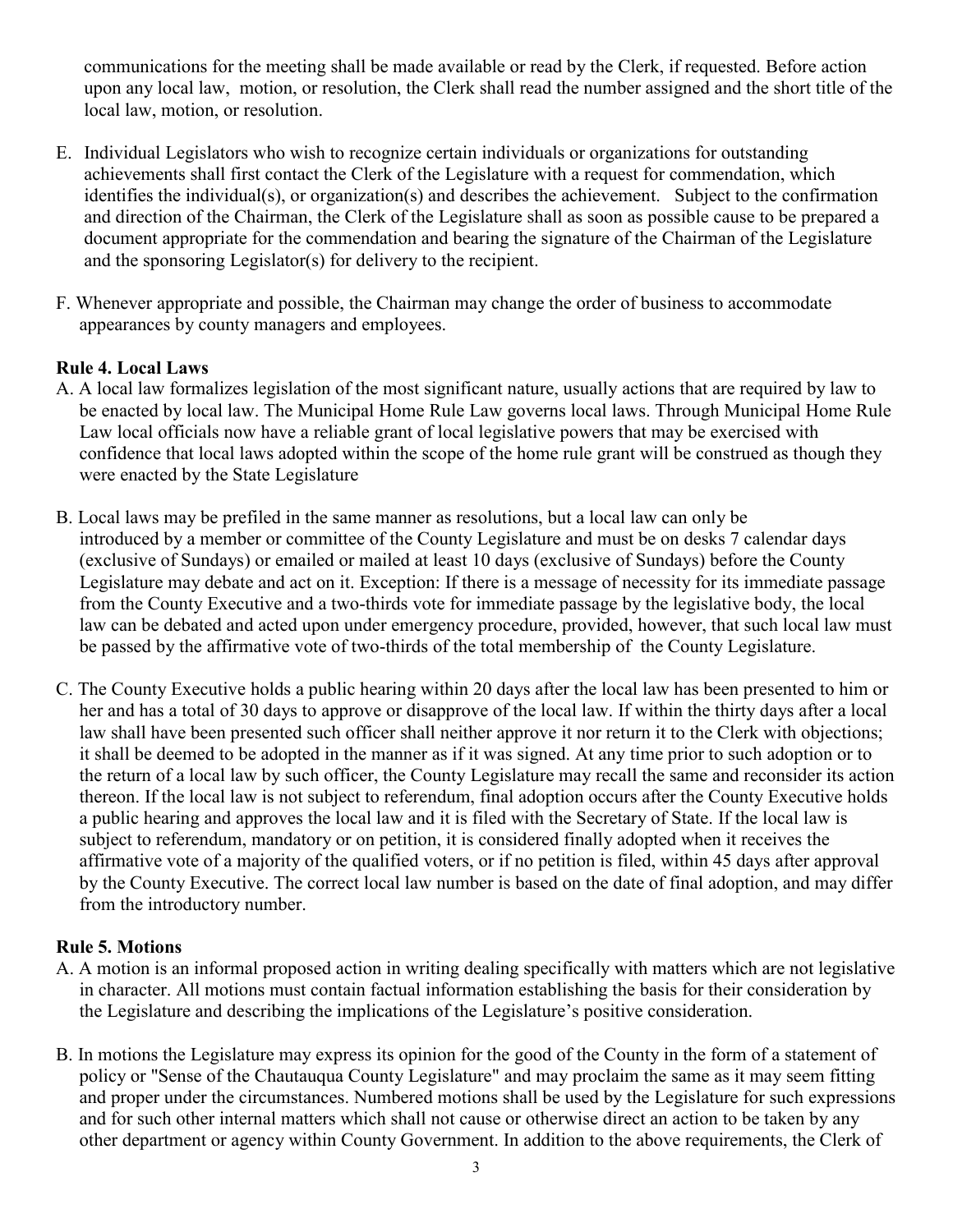the Legislature must certify to the Legislature upon presentation of all motions that a particular motion is signed by at least a majority of the members of the Legislature, otherwise a particular motion shall not be considered, and a two thirds affirmative vote of the members of the Legislature shall be required for passage of motions.

- C. Motions shall only be sponsored by a member or committee of the Legislature.
- D. Only the Title of the numbered motion together with the action of the Legislature shall be printed in the official Journal of Proceedings. However, the Clerk of the Legislature shall maintain the original motions on file in accordance with existing directives.

### **Rule 6. Resolutions**

- A. A resolution is a formal expression of opinion, will, or intent of a proposed action in writing for enactment of legislation and actions which are legislative in character.
- B. Goals and objectives, as well as specific performance measures for those goals and objectives, which shall be used in the formulation of budgets and for measuring the success of the budgets' implementation, shall be adopted by resolution.
- C. Resolutions shall only be sponsored by a member of the Chautauqua County Legislature.

### **Rule 7. Action on Motions and Resolutions**

- A. All motions and resolutions read by the Clerk of the Legislature for action shall be in writing and shall contain a short title setting forth the purpose of proposed action, and shall include the sponsor's name(s), which shall be carried on the resolution and motion throughout the Legislative process. All motions must contain factual information establishing the basis for their consideration by the Legislature and describing the implications of the Legislature's positive consideration.
- B. All motions and resolutions filed with the Clerk of the Legislature before 10:00 a.m. of the fourth day previous to a regular meeting of the Legislature, if such fourth day is not a holiday, Saturday or Sunday and if such is a holiday, Saturday or Sunday, then before 10:00 a.m. on the first day prior thereto that the office of the Clerk of the Legislature is open, shall be presented by the Clerk for action at the first following regular meeting of the Legislature, and such resolution or motion shall not require a second. A sponsoring Legislator may indicate that the motion or resolution should go to the appropriate committee(s) first, but regardless of committee action or inaction, the resolution or motion shall be presented by the Clerk for action at the next following regular meeting of the Legislature. All motions and resolutions to be considered by the Legislature at special meetings called in accordance with the provisions of Rule 1D shall be filed with the Clerk at the time notice of a special meeting is directed to the Clerk of the Legislature by the Chairman or request for a special meeting is made by a majority of the Legislature and such motions and resolutions shall not require a second. The Clerk of the Legislature shall forthwith assign a number to each such motion and resolution and make it or a copy of it available for inspection by members of the Legislature in the Legislative meeting rooms. The Clerk shall forward to each Legislator a copy of all motions and resolutions prefiled for consideration at regular meetings as soon as practicable. The Clerk shall forward to each Legislator a copy of all motions and resolutions prefiled for consideration at special meetings at such time as the notice of special meeting is directed to the Legislators as required by Rule 1D. However, the Clerk shall not refuse to file any resolutions or motions properly signed and timely presented for filing because of any defect in form. In addition to the above requirements, (1) the Clerk must certify to the Legislature upon presentation of all motions that a particular motion is signed by at least a majority of the members of the Legislature, otherwise a particular motion shall not be considered, and (2) upon the prefile and/or subsequent amendment in committee or otherwise of a local law or resolution that would impact sales tax revenues of local municipalities other than the County, the Clerk shall immediately send by first class mail or via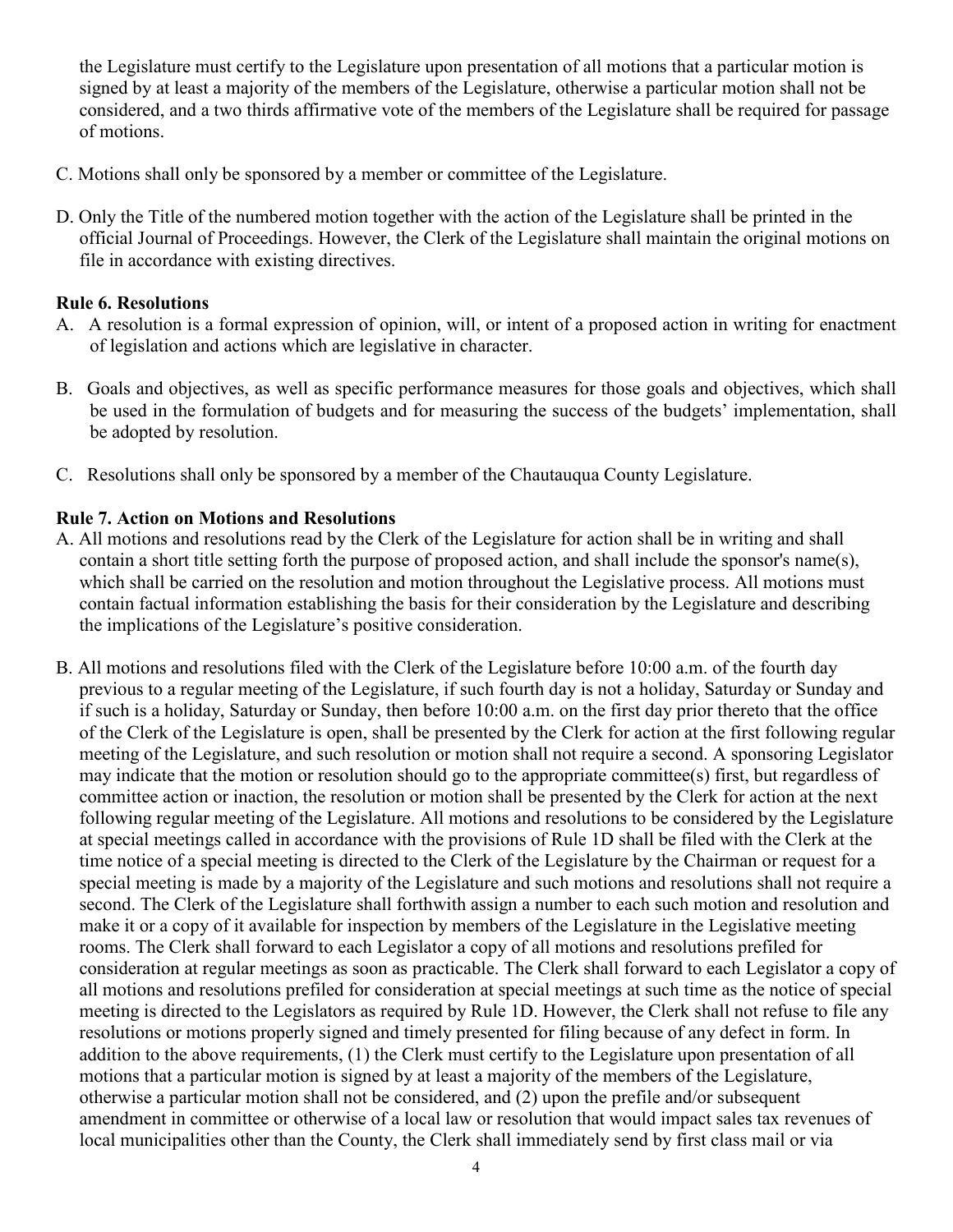facsimile or by email a copy of such prefiled local law, resolution, or amendment to the clerk of all municipalities that will be impacted thereby. A failure to mail or receive said copy shall not, however, be grounds for invalidating local laws, resolutions, or amendments of such legislation adopted by the Legislature.

C. Any motion or resolution not filed in accordance with the provisions of paragraph (B) of Rule 7 or any motion or resolution offered verbally from the floor shall be laid on the table until the next meeting day, unless the sponsoring Legislator shall indicate that he wishes the motion or resolution to go to the appropriate committee(s) first. All motions and resolutions shall be signed by one or more Legislators (or may be offered verbally from the floor.) All motions and resolutions except those prefiled pursuant to Rule 7B can be offered as an emergency, after obtaining a second, and explaining the necessity for immediate action on the motion or resolution; if the Chairman determines that two-thirds of the membership of the Legislature is favorable, debate and action on the proposed motion or resolution shall proceed. Any motion or resolution offered in writing or verbally shall be in the possession of the Legislature and may be withdrawn only by the joint action of those persons offering and seconding it before amendment. The same offered verbally may be read from the floor, but the sponsor thereof shall have delivered a written copy of the full text to the Clerk. Emergency motions shall be considered only after the end of prefiled motions and/or before prefiled resolutions. Emergency resolutions shall be considered only after prefiled resolutions. In accordance with Robert's Rules of Order a further two-thirds vote will be required to bring an emergency motion or resolution out of order on the agenda.

## **Rule 8. Rules of Debate**

- A. When a question is under debate, the procedure and rules of debate shall be governed by Robert's Rules of Order relative to precedence of motions as follows:
	- 1. Fix the time at which to adjourn (requires second, not debatable, may be amended & requires a majority).
	- 2. To adjourn (requires second, not debatable, may not be amended & requires a majority).
	- 3. To recess (requires second, not debatable, may be amended & requires a majority).
	- 4. Lay on the table. "To Table" holds until close of next regular meeting, it does not kill a local law, resolution, or motion. If not taken from Table before close of next regular meeting it then kills the business (requires second, not debatable, may not be amended  $\&$  requires a majority).
	- 5. Previous Question (requires second, not debatable, may not be amended & requires a 2/3 vote).
	- 6. Limit or extend limits of debate (requires second, not debatable, may be amended, & requires a 2/3 vote).
	- 7. Postpone to a certain time. The object is to set a time when a matter must be considered (requires second, debatable, may be amended & requires a majority).
	- 8. Commit or Refer (requires second, debatable, may be amended & requires a majority).
	- 9. Amend (requires second, debatable, may be amended  $&$  requires a majority).
	- 10. Postpone Indefinitely. The object is to kill a local law, resolution, or motion (requires second, debatable, may not be amended & requires a majority).
	- 11. Take from table. Must be "Taken from Table" before close of next session, after tabling motion was made (requires second, not debatable, may not be amended & requires a majority).
	- 12. Reconsider. To bring up a question for discussion and obtain a new vote. Only one who voted with prevailing side can make this motion, but anybody can second; can only be made on same day (requires second, debatable, may not be amended & requires a 2/3 vote).
	- 13. Rescind. To annul some action, no matter how old, except where action has been taken that cannot be undone. Rescind a motion any time can be moved by anyone; requires a second, except "to give notice." If "Notice" of the motion to be proposed was given at a previous meeting or prefiled for this meeting, a majority vote will carry. No "Notice" given requires two-thirds vote to carry (requires second, debatable, may be amended & requires a 2/3 vote without previous notice).
	- 14. Renew. Used to reintroduce a local law, resolution, or motion again at a future session. Can be made and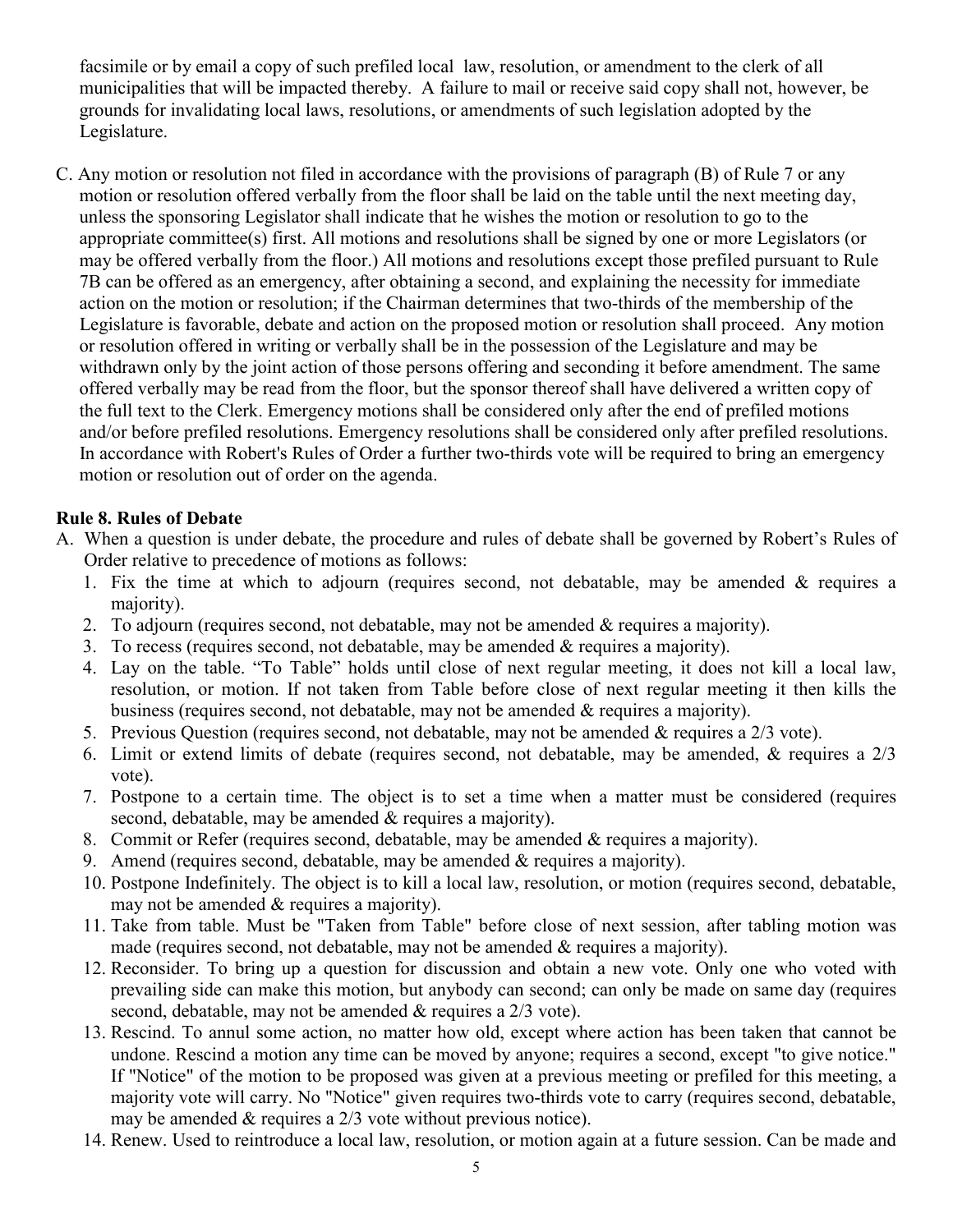seconded by any Legislator (requires second, debatable, may be amended & requires a 2/3 vote without previous notice).

- 15. Suspend Rules (requires second, not debatable, may not be amended & requires a 2/3 vote without previous notice)
- 16. Withdraw. The maker of a local law, motion, or resolution has the right to "Withdraw" it any time before the Chairman of the Legislature opens the debate on the local law, motion, or resolution. The maker and the person who seconded it can withdraw a motion that has been seconded before any debate. Once a local law, motion, or resolution is under debate, permission by a motion seconded and approved by majority vote is required (not debatable, may not be amended & requires a majority vote).
- B. No member shall speak on any question without first raising his or her hand, and upon being recognized by the Chairman may proceed. When two or more members raise their hands at the same time the Chairman shall name the member who shall speak first.
- C. The Chair may limit the speaking of a member on any motion or resolution or any amendment to a motion or resolution to three times.

# **Rule 9. Voting**

A. A roll call shall be taken on any question when required by statute or demanded by any member of the Legislature.

A roll call is required by law for the following:

- 1. Fixing or altering salaries, or establishing salary and wage classifications.
- 2. Adoption of budgets.
- 3. Levying of taxes.
- 4. Bond resolutions: any authorization to fund or refund indebtedness wherein a two-thirds vote is required.
- 5. Legalizing informal acts of a town meeting, village election, and town or village officer.
- 6. Legalizing municipal obligations incurred through error or mistake wherein a two-thirds (2/3) vote is required.
- 7. Alteration of boundaries of a town.
- 8. Local Laws.
- 9. Any sale or conveyance of County real property to a third party wherein a two-thirds (2/3) vote is required after the County Legislature has determined that said real property is no longer necessary for public use.
- 10. Override Executive Vetoes, wherein a two-thirds (2/3) vote is required.
- 11. Home rule requests to the State legislature.
- B. Every member who shall be present when the Chairman states a question shall vote thereon, except that a Legislator may abstain from voting with permission from a majority of the Legislature because of a direct interest in the question presented.
- C. Unless a larger affirmative vote is required by law or specifically by the rules, action may be taken by the Legislature and authorized by a majority of the total membership. If a larger proportion is required by these rules, the required proportion shall be deemed to be a proportion of the total membership.
- D. Negative votes shall be recognized by the Chairman and duly recorded by name.
- E. Voting on any appointment to a County Office or a County Body requiring the confirmation of the Legislature shall be by voice vote except if any member of the Legislature requests a roll call vote.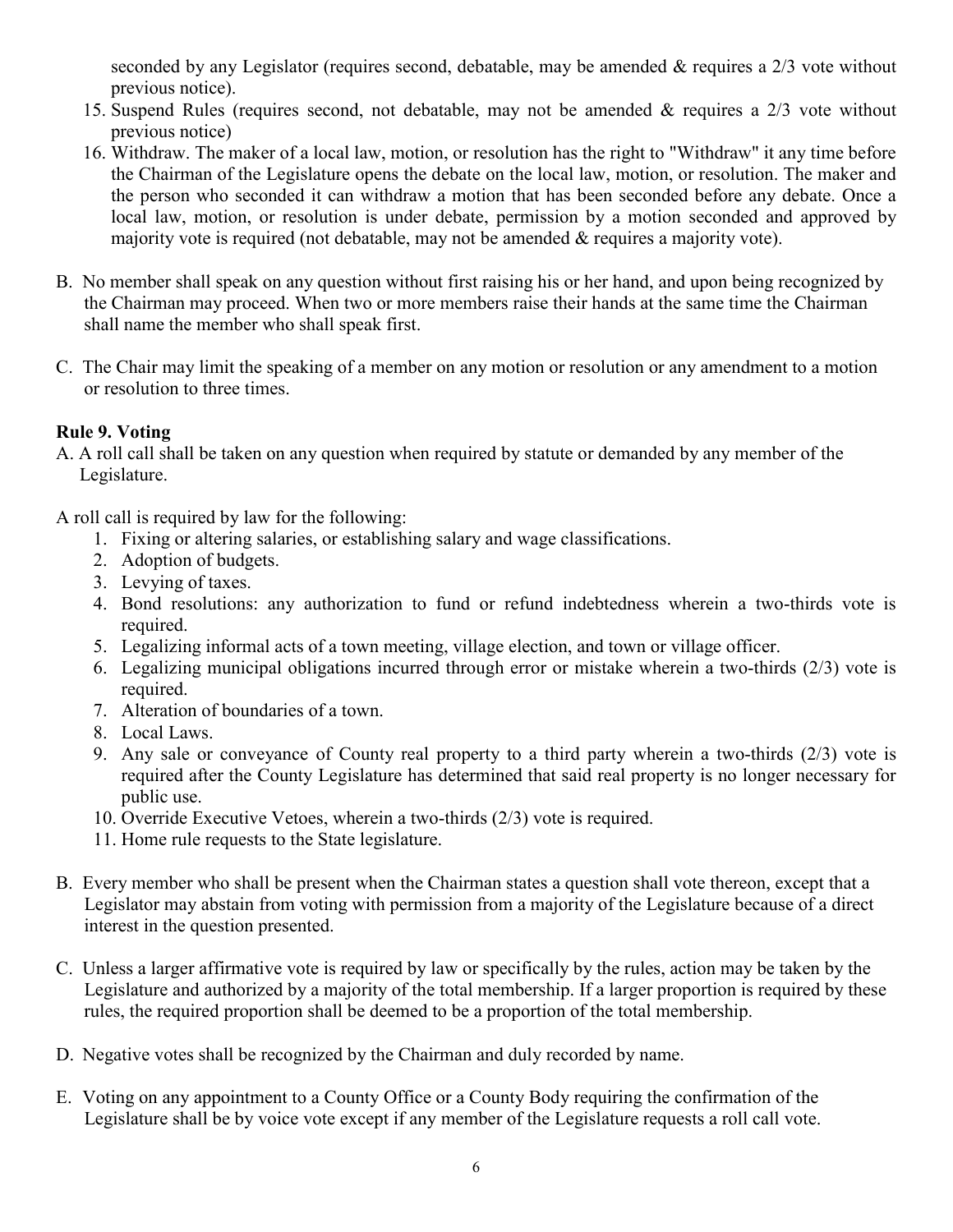# **SECTION II — COMMITTEES**

### **Rule 1. Standing Committees**

- A. The Legislature may create standing committees for the purpose of aiding and assisting the Legislature in transacting its business. A member of any standing committee shall serve until the end of the calendar year in which he or she shall be appointed. Standing committees shall consist of not less than three or more than nine members.
- B. The Legislature may from time to time create special committees. Any resolution creating a special committee shall specify the powers and duties of the committee and the number of its members.
- C. The general rules of parliamentary practice as outlined in Robert's Rules of Order, revised, shall be referred to for the guidance of all special and standing committees of the legislature.

### **Rule 2. Quorum**

A majority of the whole number of the committee shall constitute a quorum for the transaction of business, but a lesser number may adjourn. The Chairman of the Legislature, in his or her capacity as ex-officio of a committee, may be added to the whole number of the committee and counted for the purpose of attaining a quorum and determining the majority vote.

### **Rule 3. Order of Business**

- A. The order of business at each meeting, except at such times that may be set apart for the consideration of special orders of the day, shall be as follows:
	- 1. Call to Order.
	- 2. Approval of Minutes.
	- 3. Privilege of the floor for members of the public. This Privilege shall extend to any person appearing for himself in which case each individual appearing shall be limited to three minutes: and to persons representing any group in which case there shall be allowed only one spokesman for the group, who shall be limited to a maximum time of five minutes.
	- 4. Petitions and Communications.
	- 5. Local Laws, Resolutions, and Motions.
	- 6. Discussions.
	- 7. Other Business.
- B. The privilege of the floor may be extended to any person out of the order of business set forth in Subsection A unless a Legislator objects in which case the floor shall be extended only upon a majority vote of the committee of the whole.
- C. The Secretary of the committee shall have the duty of calling such time limits, and the Chairman may determine, at his or her discretion, whether individuals are speaking for themselves or are representing groups. The Chairman shall maintain good order, and may require any speaker to cease speaking if remarks are made in bad taste or are slanderous or not germane to any action taken or contemplated by the committee. The time limits specified above shall be adhered to, except that the Chairman may allow any person speaking to complete a statement or thought started before such time expires, and a longer time may be allowed by the Chairman with approval of a majority of the committee.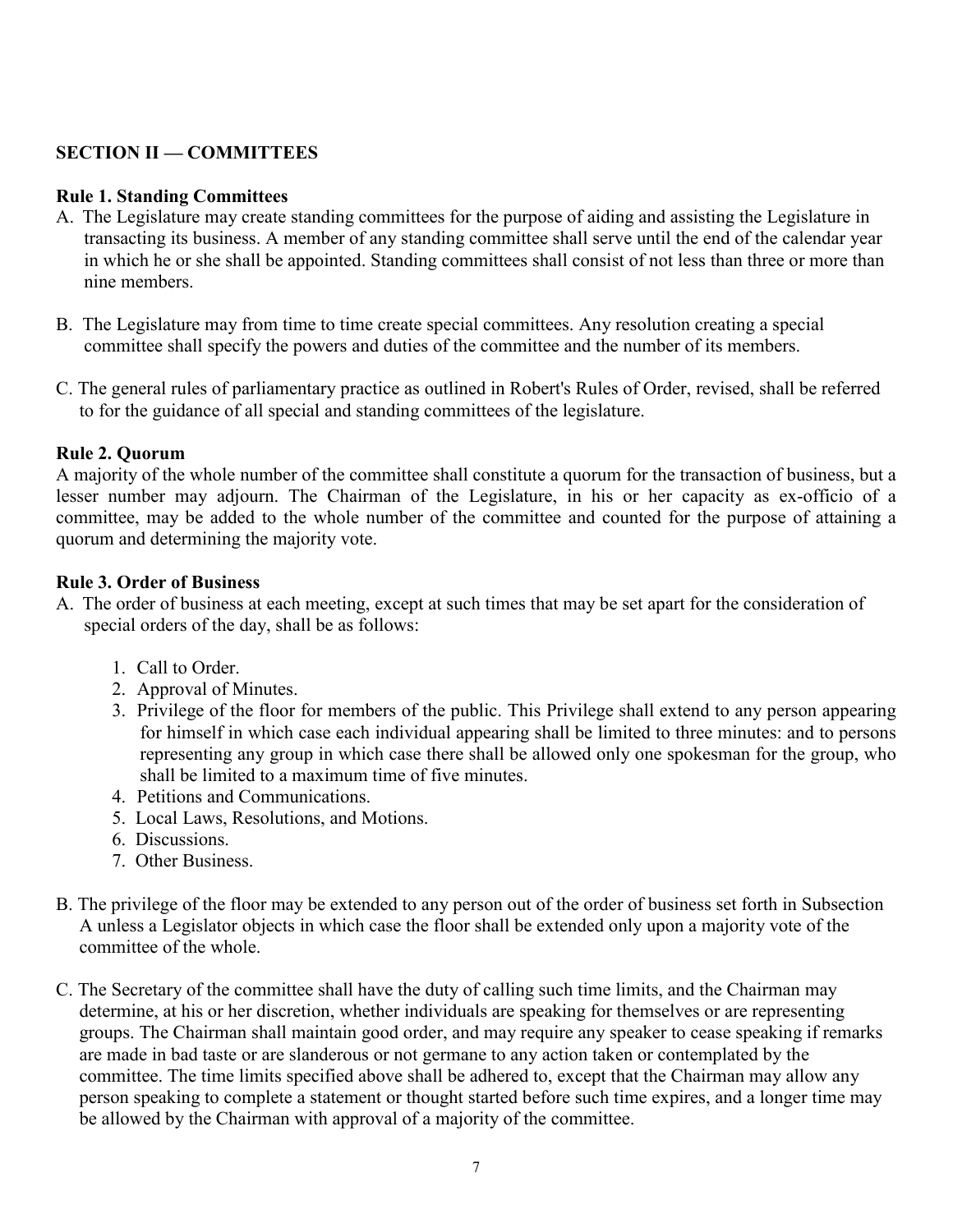### **Rule 4. Local Laws, Motions, Resolutions**

A. Sponsorship of local laws, motions and resolutions shall be the same as in "Section I Legislature." Except resolutions requested by the County Executive shall be placed on an appropriate committee prefiled agenda. All local laws, motions and resolutions shall be filed with the Clerk of the Legislature by 11:00 a.m. of the fifth day previous to a regular meeting of the committee; if such fifth day is a Saturday or Sunday or holiday, then by 11:00 a.m. on the first day prior thereto that the office of the Clerk of the Legislature is open. Any such local law, motion or resolution prefiled by a Legislator shall not require a sponsor in committee. Any local law, motion or resolution on a prefiled agenda shall not need a motion moved and seconded to bring it to the floor for action. Matters not on a prefiled agenda shall be considered upon the approval of the Chairman of the committee or upon the approval of the majority of the committee. Resolutions of a committee, except resolutions to adjourn, shall be deemed adopted upon the affirmative vote of a majority of the total membership of the committee.

## **Rule 5. Committee Chairman**

- A. Each committee Chairman shall provide a time for the public to be heard on matters relating to the meeting agenda or on matters within the scope and authority of the committee. The Vice-Chairman shall serve as Chairman in the absence of the Chairman.
- B. Each committee Chairman shall be responsible for keeping the minutes of the meetings of his or her committee and may delegate the duty. The minutes shall be kept in a uniform minute book provided by the Clerk of the Legislature. The minutes shall at a minimum contain the business conducted by the committee, together with a record of the decisions made by the committee and the time and place and persons present at the committee meeting. Copies of the minutes shall be filed with the Clerk of the Legislature and made available to the County Executive and the public within ten days after each meeting to the extent practicable. Audio recordings and video recordings shall be made of all committee meetings, with audio recordings retained permanently, and video recordings retained for no less than the time period specified by the applicable local government retention schedule of the New York State Archives. A failure to successfully make or retain audio or video recordings of a committee meeting, due to technological failure or otherwise, shall not invalidate action taken by a committee.
- C. Each standing committee chair may appoint subcommittees at his or her discretion to deal with issues within the scope and authority of his or her committee.

# **Rule 6. Meeting Time, Place, Notification, Executive Session**

- A. The Clerk of the Legislature shall notify the news media within the County and the appropriate elected officials and departments who have business before a committee of the dates, times and places of all regular and special meetings of all committees of the Legislature. Such committee meetings shall be open to the public.
- B. Regular scheduled meetings of the committees shall not be changed as to time or place except upon the approval of the Chairman of the committee and with the approval of a majority vote of the committee either at a meeting of the committee or canvassed by phone, with timely notice given to the Clerk of the Legislature so as to fulfill the requirements of New York State's Open Meetings Law, as amended.
- C. A committee Chairman may call a special meeting of the committee with timely notice filed with the Clerk of the Legislature.
- D. To close a meeting for executive session several procedural steps must be taken:
	- 1. A motion must be made during an open meeting to enter into executive session.
	- 2. The motion must identify "the general area or areas of the subject or subjects to be considered."
	- 3. The motion must be carried by a majority vote of the total membership of the committee.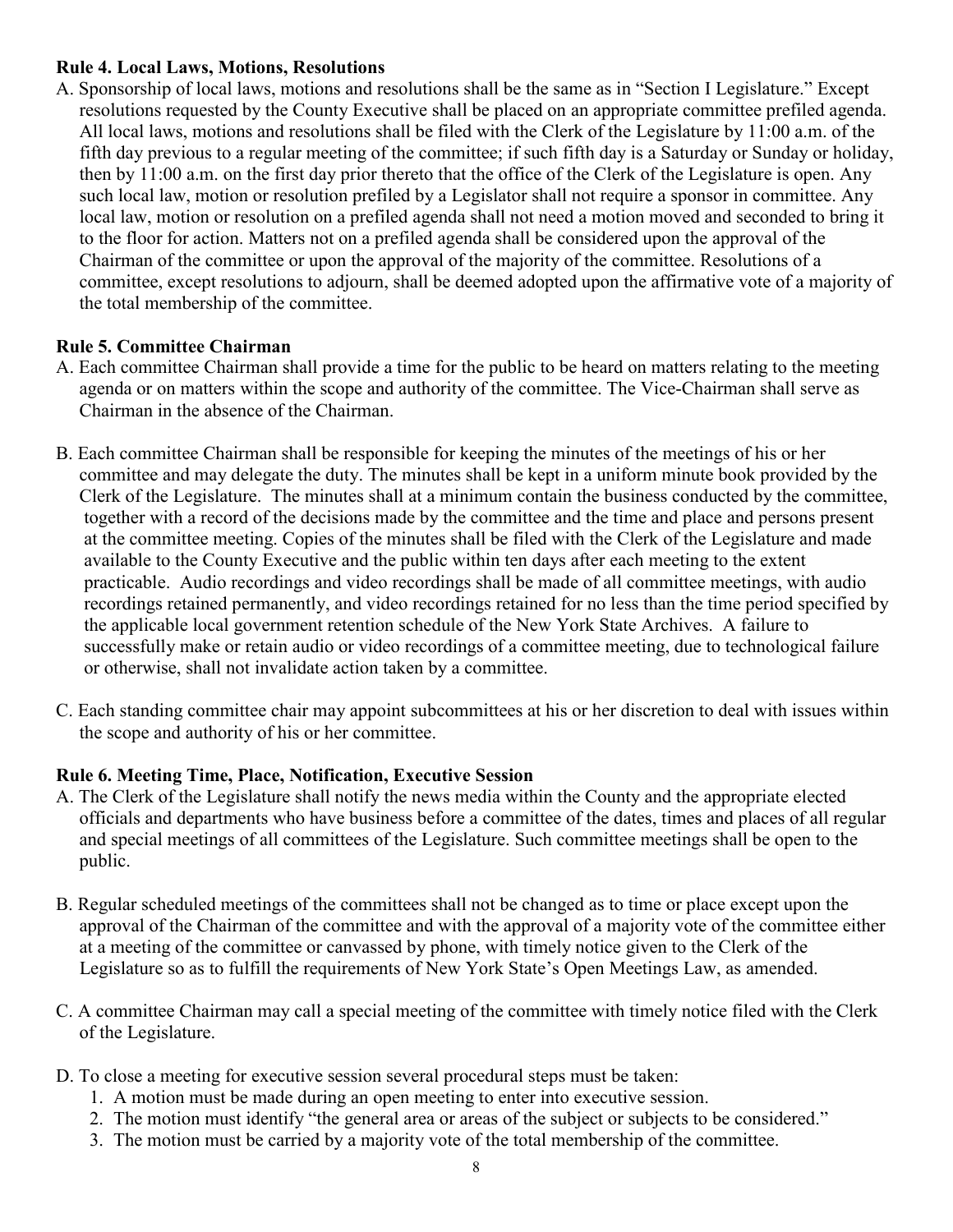- 4. There are eight subjects that are allowable by law to be discussed behind closed doors
	- a. matters which will imperil the public safety if disclosed;
	- b. any matter which may disclose the identity of a law enforcement agency or informer;
	- c. information relating to current or future investigation or prosecution of a criminal offense which would imperil effective law enforcement if disclosed;
	- d. discussions regarding proposed, pending or current litigation;
	- e. collective negotiations pursuant to Article 14 of the Civil Service Law, i.e., the Taylor Law;
	- f. the medical, financial, credit or employment history of a particular person or corporation, or matters leading to the appointment, employment, promotion, demotion, discipline, suspension, dismissal or removal of a particular person or corporation;
	- g. the preparation, grading or administration of examinations;
	- h. the proposed acquisition, sale or lease of real property or the proposed acquisition of securities, or sale or exchange of securities held by such public body, but only when publicity would substantially affect the value thereof.
- 5. All committee action shall take place in open session.

# **Rule 7. Functions and Powers of Committees**

- A. All standing committees shall have the functions and powers and duties herein enumerated and such other functions, powers and duties as shall from time to time be conferred upon or assigned to them by the Legislature. Every standing committee shall have implied authority to do whatever is necessary or incidental to carry out the main purpose of the committee.
- B. Within the areas of its designated interest, each committee shall fulfill the following functions:
	- 1. Investigate facts, conditions and alternative actions relative to current or proposed county government action or other involvement, as a basis for recommending policy to the Legislature.
	- 2. Recommend policy to the Legislature regarding proposed policy relative to the County Executive, the departments or agencies for which he or she is responsible, other elected officials and their departments, and other governmental or private agencies.
	- 3. Represent the County and act in a liaison position between such groups and the County Legislature.
	- 4. Consider and recommend to the Legislature action on all appointments by the County Executive that require legislative approval, except on an appointment to fill a vacancy in the County Legislature.
	- 5. Establish budget oversight procedures and outcomes for the committees designated interest.
- C. The following standing committees of the County Legislature are hereby created:

Administrative Services Audit and Control Human Services Planning and Economic Development Public Facilities Public Safety

D. The areas of responsibilities for each of the above named committees are as follows:

# **ADMINISTRATIVE SERVICES COMMITTEE**

This Committee shall:

- a. Study and make recommendations to the Audit & Control Committee and the full Legislature on goals and objectives, specific performance measures, and budget appropriations for programs associated with administrative services under the executive branch of county government, and programs associated with the County Clerk and Board of Elections.
- b. Continuously monitor the programs associated with administrative services under the executive branch of county government and the County Clerk and Board of Elections, and evaluate the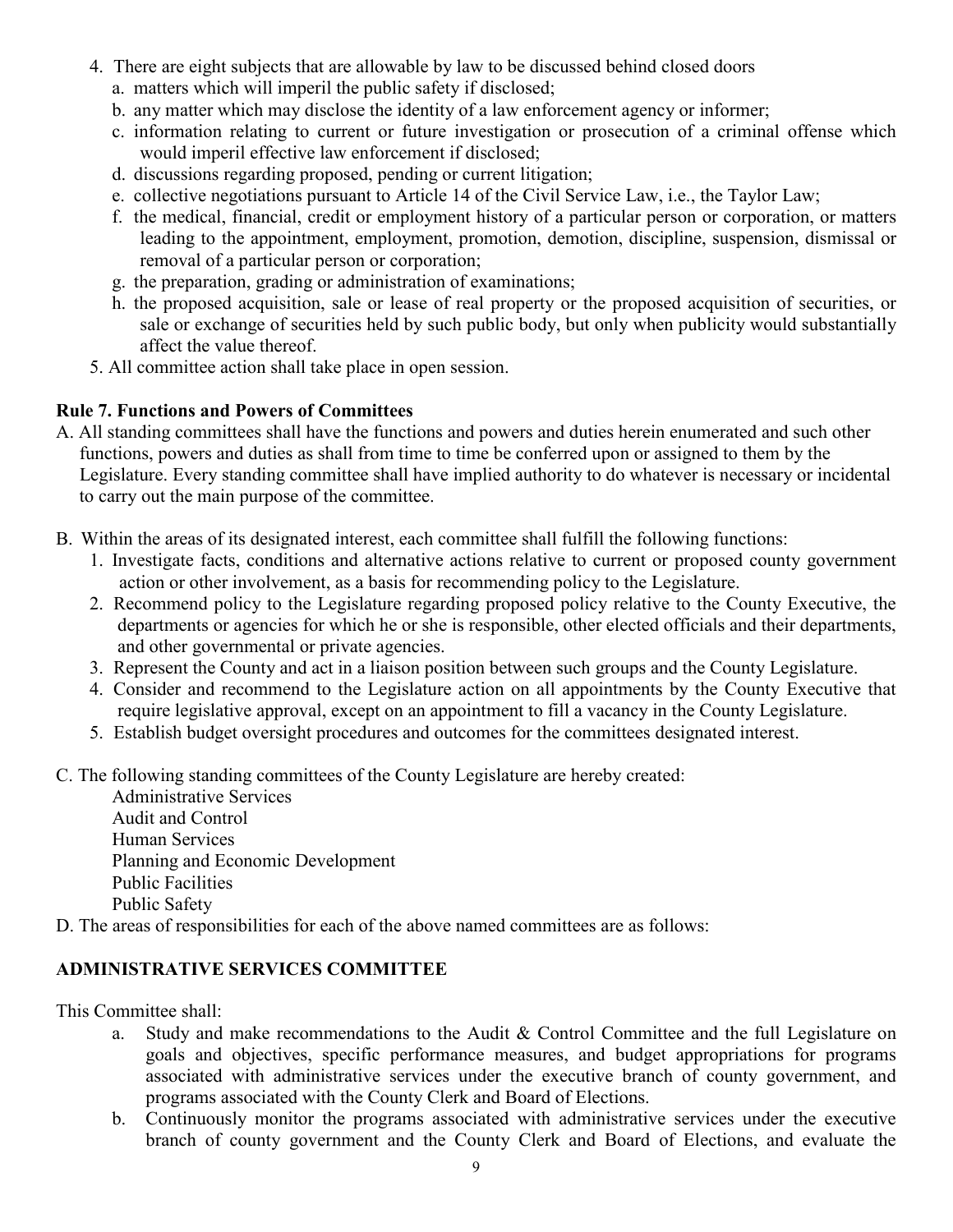performance of such programs relative to the goals and objectives and specific performance measures adopted by the Legislature and in accordance with program appropriations.

- c. Deal with all matters pertaining to other municipalities involving programs associated with administrative services under the executive branch of county government and programs associated with the County Clerk and Board of Elections.
- d. Review and make recommendations to the Legislature regarding compensation of all officers and employees paid from county funds.
- e. Deal with all matters pertaining to the operation of the Legislature.
- f. Review and recommend proposed changes to the Chautauqua County Charter and review proposed changes to the Chautauqua County Administrative Code.
- g. Act on all appointments not under the jurisdiction of another committee of the Legislature.
- h. Deal with all matters involving county tax sales, county tax liens, and county tax deeds and shall make recommendations to the full Legislature concerning the sale or other disposition of Countyowned tax properties.

# **AUDIT AND CONTROL COMMITTEE**

This Committee shall:

- a. Study and make recommendations to the full Legislature on all appropriations for all purposes. It shall work with the County Executive, other elected officials, and the Budget Director in developing the tentative capital budget and the tentative operating and maintenance budget.
- b. Review the aforesaid tentative budgets after their presentation with the County Executive, other elected officials, the Budget Director, and those department heads requesting revised budgets. It may summon other department heads to testify as it deems necessary. In preparing the tentative capital budget and tentative operating and maintenance budget, the committee shall receive recommendations from the other standing committees relating to priorities within their respective jurisdiction.
- c**.** Recommend to the full Legislature such changes in the tentative budgets as it deems appropriate. After the budget has been legally established, it shall review any requested additions or transfers of funds between accounts or departments, except those transfers authorized by Executive Transfer. No local enactment designated for committee review carrying an appropriation or transfer of money shall be acted upon by the full Legislature until action shall have been taken by this committee, except as otherwise provided herein.
- d. Approve all capital projects and review performance and actual costs against original commitments.
- e. Deal with all matters pertaining to other municipalities in areas of tax exemption.
- f. With the assistance of the Finance Director, Budget Director, and the County Legislature's financial analyst, it shall monitor and recommend to the full Legislature any necessary action regarding the County's investment policies, indebtedness, tax levy, tax rate, tax stabilization, fund balances, long range financial planning and other financial matters.
- g. Be responsible for identifying, developing, and recommending general financial policy and related structural changes in County government in order to ensure its financial health and stability.

# **HUMAN SERVICES COMMITTEE**

This Committee shall:

- a. Study and make recommendations to the Audit & Control Committee and the full Legislature on goals and objectives, specific performance measures, and budget appropriations for programs associated with Human Services under the executive branch of county government.
- b. Continuously monitor the programs associated with human services under the executive branch of county government and evaluate the performance of such programs relative to the goals and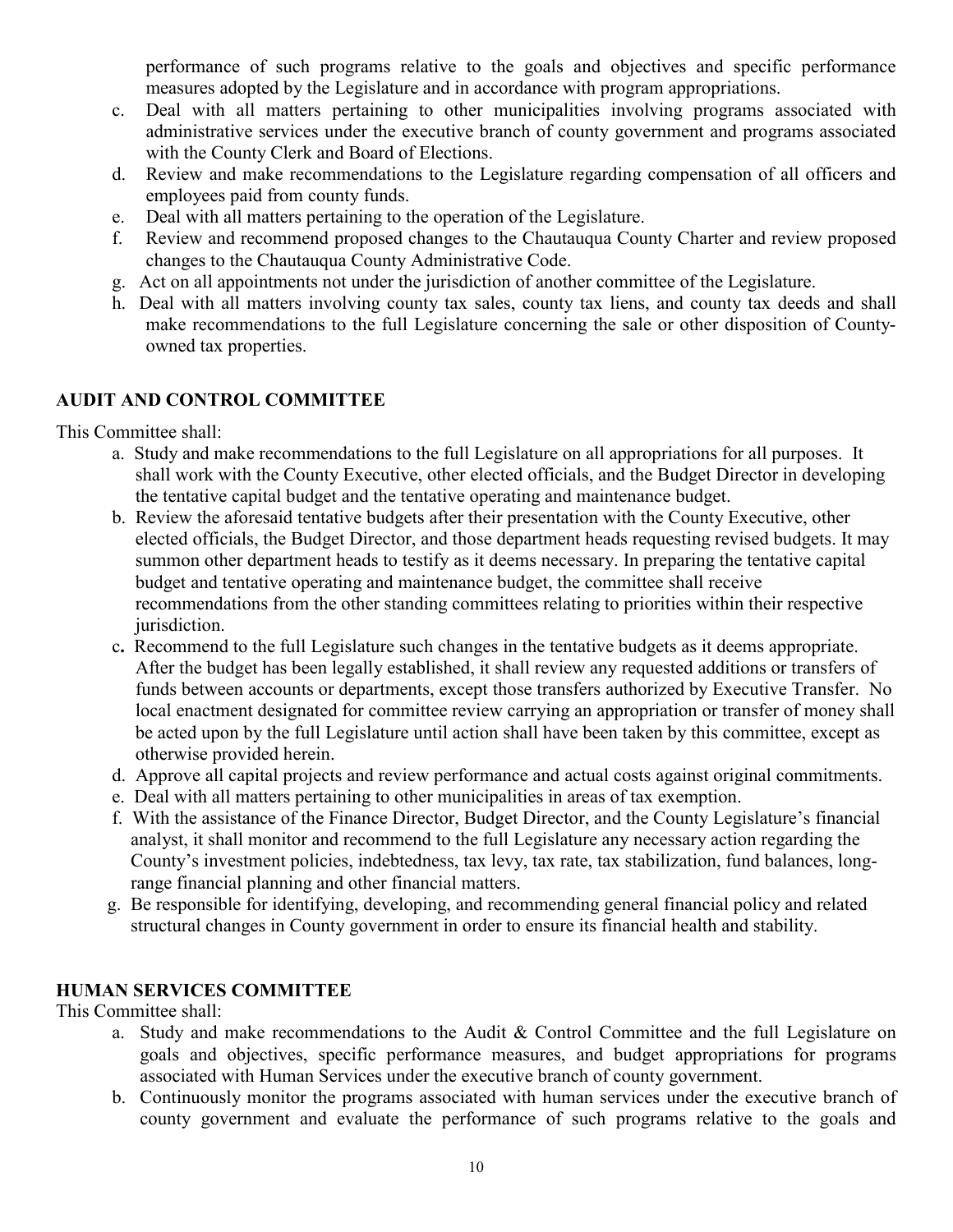objectives and specific performance measures adopted by the Legislature and in accordance with program appropriations.

c. Deal with all matters pertaining to other municipalities that involve programs associated with human services.

# **PLANNING AND ECONOMIC DEVELOPMENT COMMITTEE**

This Committee shall:

- a. Study and make recommendations to the Audit and Control Committee and the full Legislature on goals and objectives, specific performance measures, and budget appropriations for programs associated with planning and economic development under the executive branch of county government.
- b. Continuously monitor the programs associated with planning and economic development under the executive branch of county government and evaluate the performance of such programs relative to the goals and objectives and specific performance measures adopted by the Legislature and in accordance with program appropriations.
- c. Deal with all matters pertaining to other municipalities that involve programs associated with planning and economic development.
- d. Deal with all matters associated with the Chautauqua County Industrial Development Agency, Chautauqua County Planning Board, and agriculture.
- e. Deal with all matters pertaining to air and water quality and land use, except for matters involving public facilities.

## **PUBLIC FACILITIES COMMITTEE**

This Committee shall:

- a. Study and make recommendations to the Audit and Control Committee and the full Legislature on goals and objectives, specific performance measures, and budget appropriations for programs associated with public facilities under the executive branch of county government, and special purpose districts.
- b. Continuously monitor the programs associated with public facilities under the executive branch of county government and evaluate the performance of such programs relative to the goals and objectives and specific performance measures adopted by the Legislature and in accordance with program appropriations.
- c. Deal with all matters pertaining to other municipalities that involve programs associated with public facilities.

# **PUBLIC SAFETY COMMITTEE**

This Committee shall:

- a. Study and make recommendations to the Audit and Control Committee and the full Legislature on goals and objectives, specific performance measures, and budget appropriations for programs associated with public safety under the Sheriff, District Attorney, Public Defender, Probation and Emergency Services.
- b. Continuously monitor the programs associated with public safety under the Sheriff, District Attorney, Public Defender, Probation and Emergency Services and evaluate the performance of such programs relative to the goals and objectives and specific performance measures adopted by the Legislature and in accordance with program appropriations.
- c. Deal with all matters pertaining to other municipalities that involve programs associated with public safety.
- d. Act as a liaison to the Courts of Chautauqua County and deal with public safety matters involving the courts.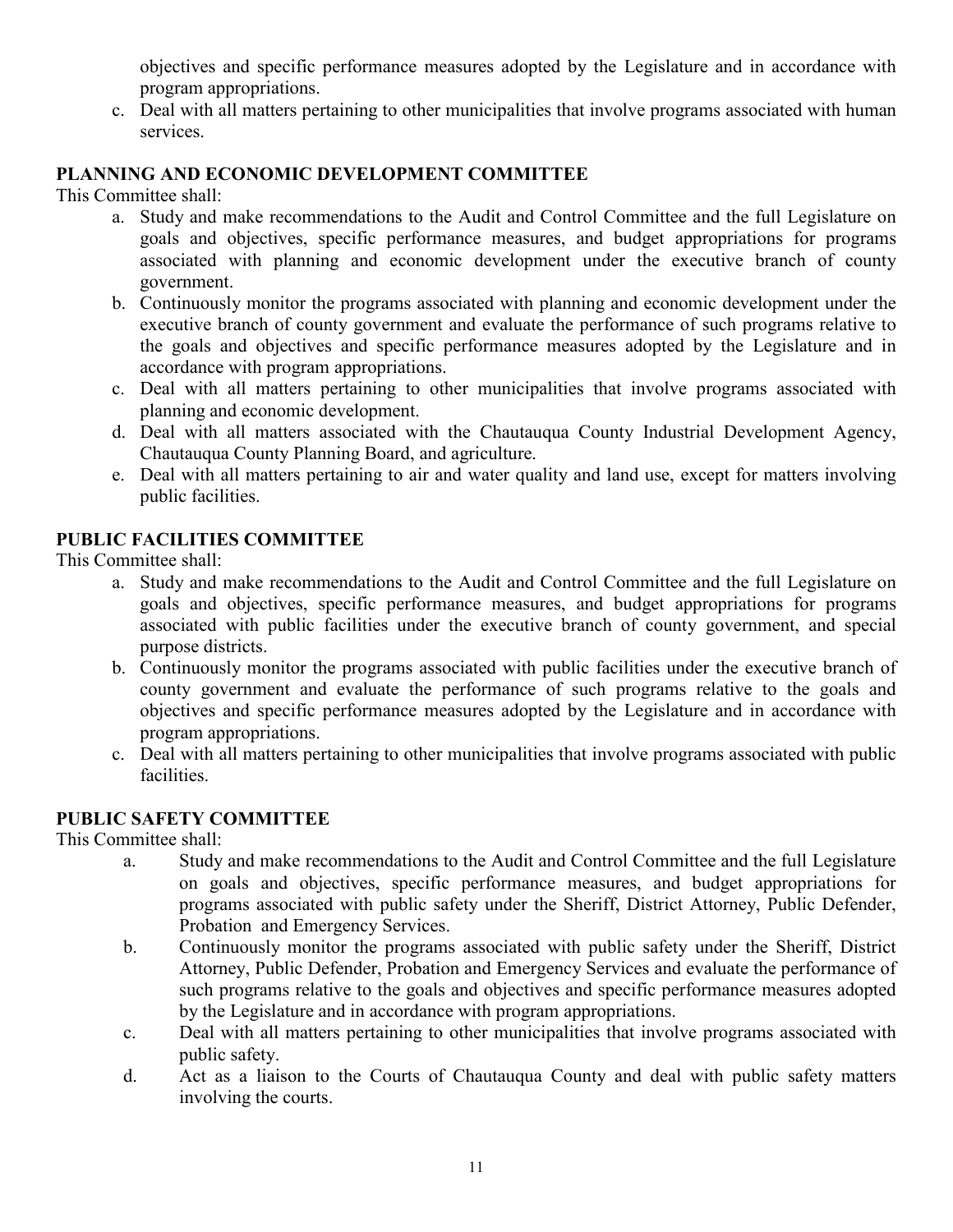### **Rule 8. Rules of Debate**

The rules of debate applicable to the Legislature in Section I, Rule 8, are applicable to Committees.

# **SECTION III — DUTIES AND RESPONSIBILITIES**

### **Rule 1. Responsibilities of Chairman of the Legislature**

The Chairman of the County Legislature:

- a. May act as a liaison agent between Chautauqua County and its neighboring counties and may be authorized to attend official meetings and functions in neighboring counties where such meetings deal with subjects which may concern the government and welfare of the people of Chautauqua County.
- b. Shall, together with the Public Facilities Committee, act as a liaison between the Planning Board and the County Legislature.

### **Rule 2. Duties of Chairman of the Legislature**

- a. The Chairman shall preserve order and decorum, and shall decide all questions of order. His or her decision is final unless an appeal is taken to the Legislature, in which case his or her ruling may be overridden by a two-thirds majority of the membership of the Legislature. He or she shall appoint the members of all standing committees, Chairman and Vice Chairman of committees, Ranking Member of the minority party with the advice of the minority leader, and legislative representation to all special committees, boards and commissions, which are the responsibility of the Legislature.
- b. The Chairman shall be an ex-officio member of all standing and special committees and shall receive notice of all committee meetings.
- c. The Chairman shall have the duty of becoming familiar with the property, functions and fiscal affairs of the County and make recommendations to the Legislature on legislation, rules and regulations and such other matters as he or she may deem material and advisable.
- d. The Chairman shall have the authority to determine which Legislators and employees of the Legislative branch may attend conferences and schools conducted for the betterment of County government.
- e. The Chairman is authorized to call a meeting of any standing or special committee of the Legislature at any time.
- f. Whenever appropriate and possible, the Chairman may change the order of business to accommodate appearances by county managers and employees.

### **Rule 3. Duties of the Clerk**

- a. The Clerk shall keep a record of all acts and proceedings of the Legislature and be the custodian of the records, vouchers and other papers required or authorized by law to be deposited in his or her office.
- b. The Clerk shall prepare the tax rolls, except when otherwise directed by the Legislature.
- c. Administration:
	- 1. Legislature office staff
- d. The Clerk shall be responsible for additional and related duties as may be prescribed by law.

### **Rule 4. Duties of Other Officers**

The duties of all other County officials as specified herein shall be in addition to the duties, responsibilities, and limitations for each such officer as set forth by the State of New York Constitution and Laws, the County Charter, and the County Administrative Code.

## **SECTION IV — EXPENSES AND OTHER UNSPECIFIED PROCEDURES**

## **Rule 1. Expenses of Legislators**

a. The actual and necessary expense of all members of the Legislature incurred in the performance of official powers and duties of the County shall be a County charge.